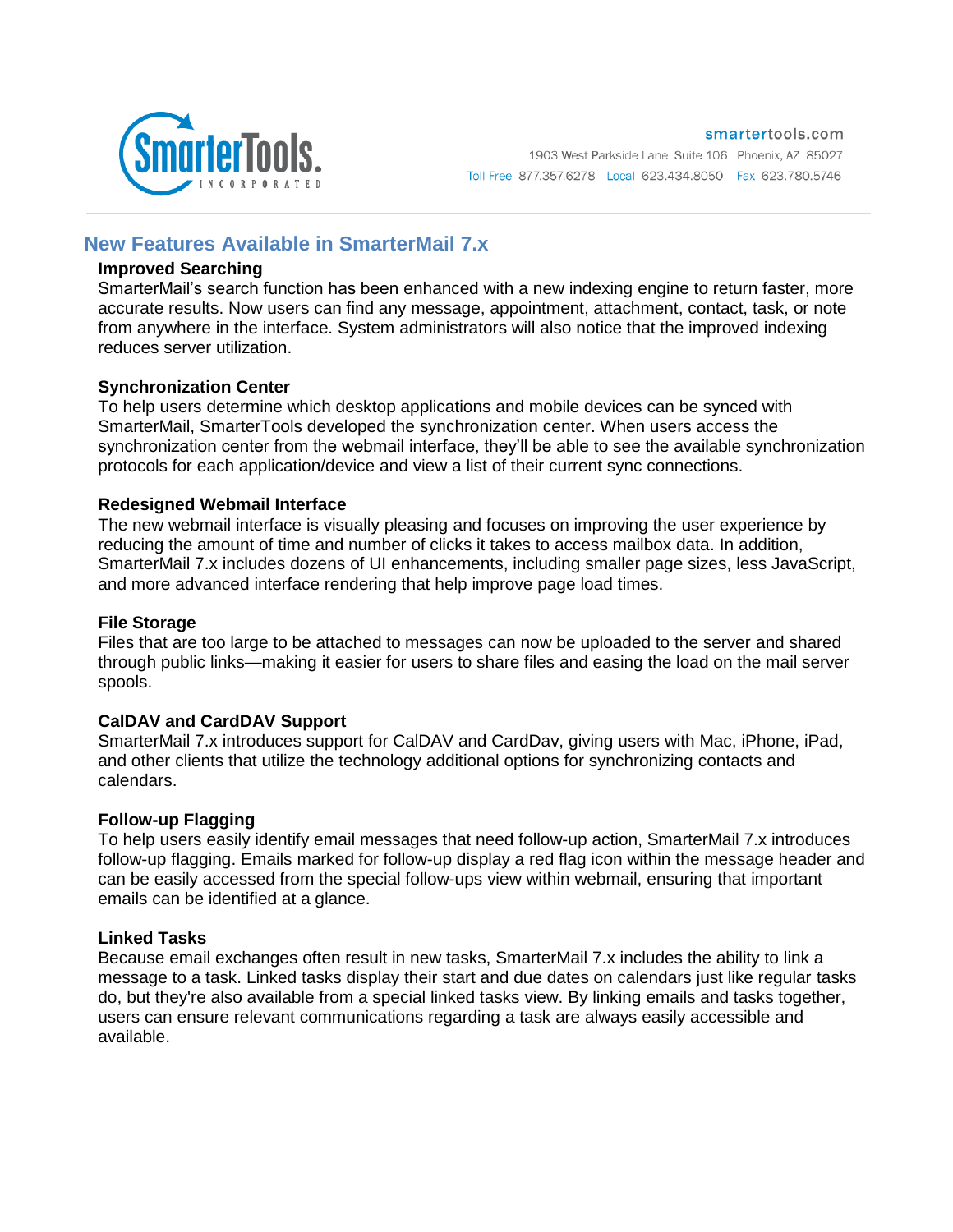#### **Weather Forecast**

SmarterMail 7.x users in the United States can plan for outdoor events when they view 7-day weather forecast on their calendar, courtesy of the National Weather Service.

#### **Auto-saved Email Addresses**

Because most users send email to the same recipients, SmarterMail 7.x automatically pulls email addresses from the Sent Items folder and saves them separately from emails in the contacts list. These auto-saved email addresses are then used to auto-complete the To and Cc fields when applicable and can easily be deleted if necessary.

#### **Enhanced Contacts View**

Along with a totally redesigned contacts view, SmarterMail 7.x also provides users with a list of the most recent messages, appointments, and attachments related to each contact in one, convenient location.

#### **Free-Busy Scheduler and Availability Checking**

SmarterMail 7.x includes two new features to help users schedule time to communicate and collaborate. With the free-busy scheduler, users can now note important events on their calendars without appearing as unavailable to meet at that time. Redesigned appointment invites include the option to check availability before accepting the invitation, ensuring users never double-book appointments again.

#### **Multiple System Administrator Accounts**

SmarterMail 7.x fulfills a request to allow hosting companies and businesses to provide system administrator access to the mail server without having to share the same login information. Now SmarterMail installations can have multiple system administrator accounts, each with separate login credentials.

# **New Features Available in SmarterMail 6.x**

## **Microsoft Exchange ActiveSync Add-on**

The addition of Microsoft Exchange ActiveSync as an optional SmarterMail add-on for brings the speed of the leading over-the-air synchronization technology to SmarterMail customers. Exchange ActiveSync reduces sync time, extends the battery life of mobile devices, and delivers better syncing for collaboration features than any other platform.

#### **Enhanced Outlook Synchronization**

SmarterMail 6.x introduces two-way syncing with Microsoft Outlook 2007 without the use of any third party tools, making managing and maintaining calendars, contacts, tasks, and notes faster and more efficient for users.

#### **Hassle-free Mailbox Migration**

SmarterMail 6.x makes mailbox migration simple with open source converters and a built-in mail server conversion tool. The built-in mailbox migration feature gives users the ability to import email and collaboration items from most email platforms and services—making it easier and more costeffective to acquire new customers and manage migrations.

#### **SpamAssassin-based Pattern Matching Engine**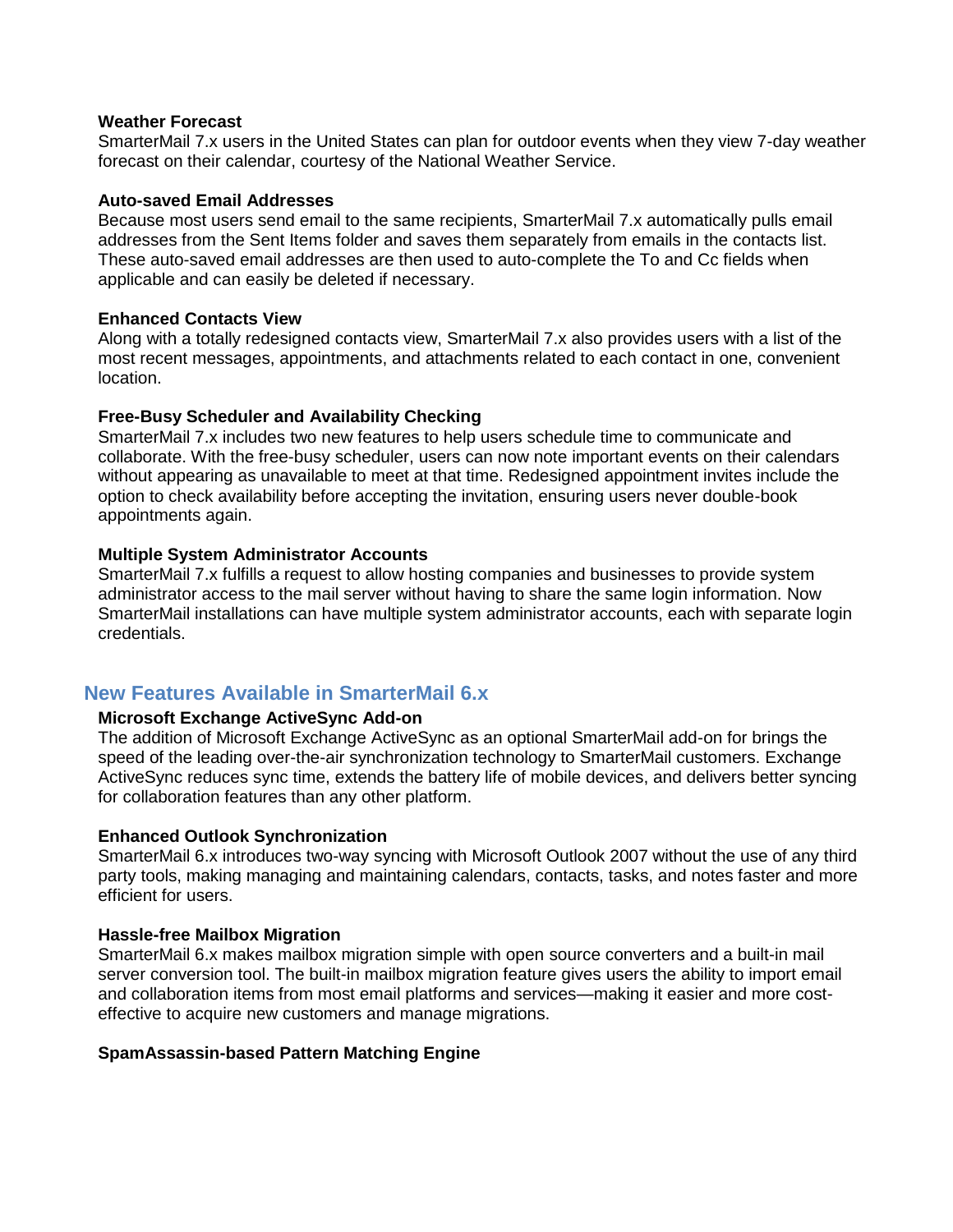Based on SpamAssassin technology, this powerful pattern matching engine can process substantially higher volumes of email per day than previous versions of SmarterMail without the need for a distributed antispam server.

### **Improved Message Archiving**

Email archiving and retrieval is taken to a new level in SmarterMail 6.x. The new archiving section allows for the more effective search and retrieval of archived email. Businesses required to save emails due to legal and regulatory requirements will find SmarterMail an ideal solution, for compliance with Sarbanes-Oxley (SOX), Health Information Privacy and Accountability Act (HIPAA), and other regulatory requirements.

### **New Antispam Measures**

SmarterMail 6.x strengthens out-of-the-box spam protection with additional antispam measures, including DKIM spam check, additional greylisting rules, POP message filtering. These additions help to ensure that SmarterMail is the leader in out-of-the-box email spam protection—blocking 97% of spam.

### **Commtouch Premium Antispam Add-on**

When used in conjunction with SmarterMail's out-of-the-box antispam features, the optional Commtouch Premium Antispam add-on delivers upwards of 99.5% spam protection. Commtouch technology complements SmarterMail's built-in antispam features by adding real-time email transmission pattern recognition.

### **Commtouch Zero-Hour Antivirus Add-on**

The Commtouch Zero-hour Antivirus add-on identifies viruses based on their unique distribution patterns and provides a complementary shield to conventional antivirus technology, protecting in the earliest moments of malware outbreaks and continuing protection as each new variant emerges.

#### **Improved Mailing Lists**

SmarterMail 6.x greatly enhances mailing list functionality with advanced features normally only found in stand-alone mass mailing applications. The additions of bounce detection with automatic removal, double opt-in, subscriber custom fields, mail merge, logging per subscriber, message prioritization, and much more, not only provide tools to successfully manage large mailing lists, but when used in conjunction with the throttling and prioritization features it can help protect the server from being saturated.

### **Manage All Email Accounts from One Interface**

With the combination of POP importing, IMAP importing, SMTP identities, and multiple signatures— Webmail users can now effectively use one SmarterMail account to manage all of their email accounts. Users can reply using multiple SMTP identities with ease and have immediate access to primary SmarterMail calendars and contacts—allowing full access to all of SmarterMail's collaboration tools, synchronization features, and more from one Web interface.

#### **Enhanced Webmail and Administration Interface**

Dozens of new features have been added to SmarterMail 6.x to improve the user and administrator experience, including Silverlight reports and charts, new message attachment and attachment thumbnail views, and user-definable columns for contacts, calendars, and tasks.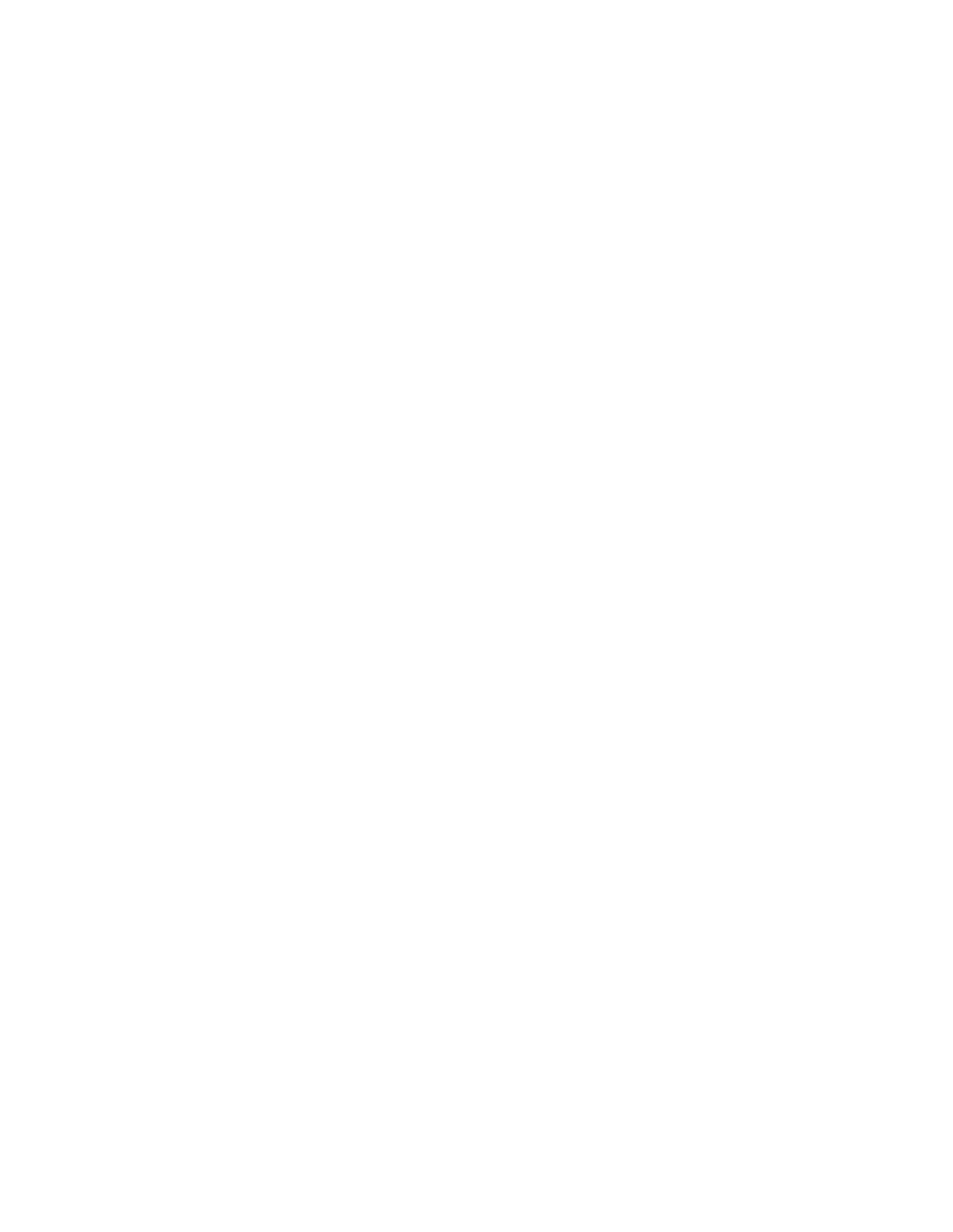# **New Features Available in SmarterMail 5.x**

### **Over-the-air Synchronization with BlackBerry, iPhone, and Windows Mobile Devices**

SyncML technology available to facilitate over-the-air synchronization of calendars, contacts, tasks, and notes with a variety of mobile devices. Not all functionality is available on all devices.

#### **Greatly Expanded and Enhanced Web Services**

SmarterMail has always been at the forefront of automation through Web services (SOAP/API). SmarterMail 5.x adds dozens of additional user and administrative operations that can be accessed via control panels and other external applications.

#### **New Optimized Interface Design**

SmarterMail 5.x introduces the entirely new STInterfaceFramework, a fully skinnable Web interface with drag and drop, right mouse click support, and optimized AJAX controls bringing desktop application performance to the Web.

#### **Enhanced Antispam**

SmarterMail 5.x delivers up to 97% spam protection out-of-the-box. SmarterMail 5.x antispam features now allow users to customize the level of protection with flexible configurations on multiple antispam processes.

#### **Prioritization of Domains and Messages**

SmarterMail 5.x gives system administrators the ability to prioritize domains and messages in the spool, allowing administrators to ensure critical emails are delivered before non-critical messages or messages with a large mailing list. This feature also gives system administrators the ability to create automated actions based upon that priority.

#### **Improved Calendaring**

New calendar/availability views, an enhanced reminder system, and iCalendar specifications have been added to the calendaring functions to improve usability and appointment notification.

#### **Mass Messaging for Administrators**

SmarterMail 5.x gives system administrators the opportunity to send mass emails and reminders to selected groups alerting them of upcoming changes or news.

#### **All New Events System**

SmarterMail 5.x is one of the first mail servers designed to be event-driven. There are now a virtually infinite number of event configurations that can be created and used to provide notifications and more importantly—cause specific pre-defined actions to be implemented. There is almost no end to the number and types of events that can be defined.

#### **All New Reminders System**

Reminders and notifications now have distinctive pop-up displays, available audible chimes, and effective management features.

#### **All New Notification Profiles**

Individual users can be informed via SMS text message or email to any address when a specific email arrives in their mailbox, an appointment reminder has occurred, their mailbox is getting full, and much more.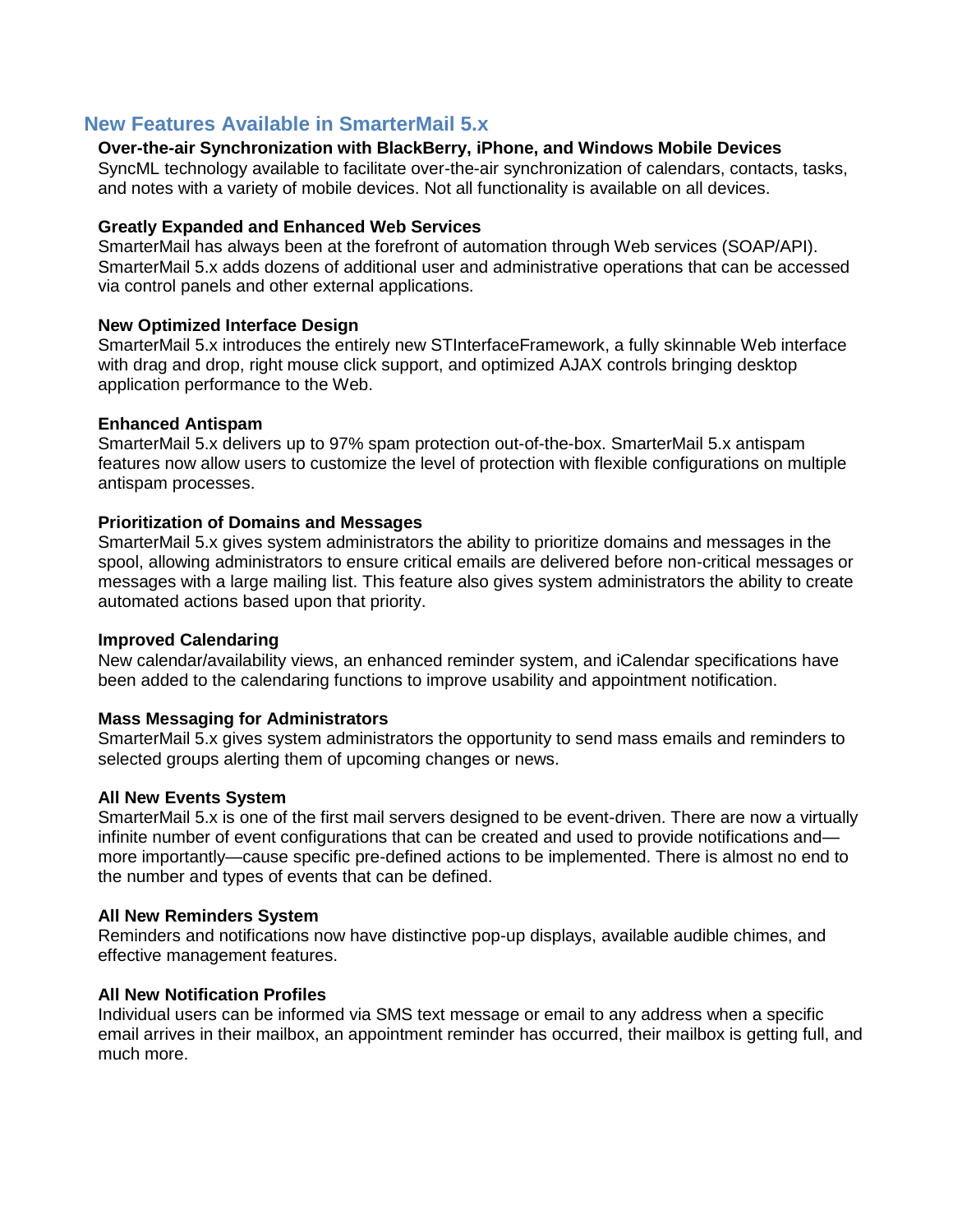### **Advanced Reporting System**

SmarterMail 5.x introduces the new STReportingFramework, which uses real-time mail server statistics, historical summary reporting, and detailed trend analysis to create one of the most flexible and robust reporting capabilities on the market.

### **Throttling**

Throttling has been added to allow system administrators to limit the number of messages, amount of bandwidth, and/or the number of bounced messages that will be allowed to or from a domain, user, or mailing list in a given amount of time to prevent system abuse. Actions can be automated based upon the throttling parameters to prevent abuse in real-time.

### **Advanced Message Composition**

Composing and sending a message is easier and more efficient with multiple composition pop-ups, background uploading of attachments, additional editing and formatting options, and much more.

### **Security Enhanced**

The new SmarterMail 5.x interface adds a new security section to support the existing security features and add even more protections. With the introduction of these new features, the security scheme will often be referred to as the "DETECT, PREVENT, and LIMIT" foundation.

# **New Features Available in SmarterMail 4.x**

### **SmarterMail Sync for Smartphones**

SmarterMail Enterprise Edition now includes SmarterMail Sync for smartphones running Windows Mobile 5 operating system. Synchronize all your contacts, appointments, and tasks via your SmartPhone. SmarterMail Sync for smartphones is located within the SmarterMail interface under the Settings menu.

#### **Supports IMAP IDLE**

This feature is an extension of the IMAP protocol that allows SmarterMail to send status updates in real-time. This grants users the ability to maintain a connection with the mail server via any client that supports IMAP IDLE (e.g. Outlook, Thunderbird, third-party applications that support mobile devices), in turn, instantly informing them of any changes or updates.

#### **Supports SSL and TLS Connections**

SmarterMail 4.x offers SSL and TLS connections for all protocols. This feature allows SmarterMail to accept incoming SMTP, POP3, or IMAP sessions.

#### **Specify User Password Strengths**

System administrators can require minimum password strengths for all users, which can help increase the security of your box(es). Letter casing, numbers, symbols, and length are all fully customizable.

#### **New Enhancements and .Net 2.0 Equals Faster Servers**

SmarterMail 4.x enhances the performance of all back-end services, web interface code, and supports Microsoft .Net 2.0. This results in better performance and more efficient server operation.

#### **Robust Anti-Spam Improvements**

Greylisting, SpamAssassin, and additional spam checks on incoming mail have been added to the existing anti-spam measures of previous versions at no additional charge.